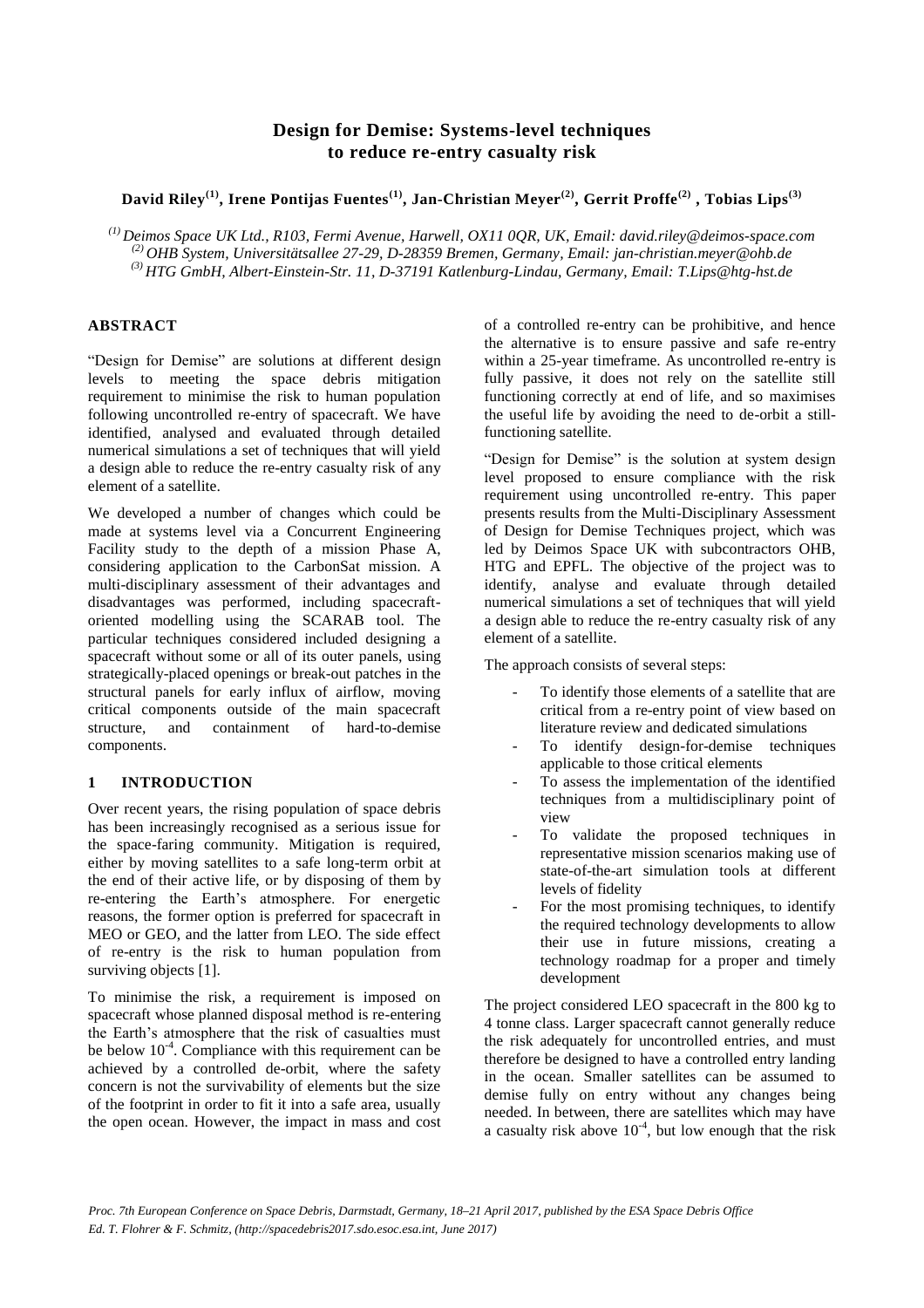could potentially be reduced below this level by design changes. LEO spacecraft are relevant because natural orbital decay can bring them back into the Earth's atmosphere within 25 years.

## **2 MODELLING APPROACH**

The destruction of a re-entering object is a highly stochastic problem involving complex and coupled phenomena. The dynamics of the entry is coupled with the aerothermodynamics and the thermo-mechanical loads evaluation to manage with melting, deformation and fragmentation processes.

During re-entry, each spacecraft component is exposed to the convective heating and radiative heating of surrounded gas. The component demises if the net heat (heat input less heat lost by radiative cooling) exceeds the heat of ablation (the sum of the heat to raise the component to the melting point and the heat of fusion). Thus materials with a high melting temperature tend to survive the re-entry.

Modelling approaches can be divided into two subcategories: spacecraft-oriented and object-oriented.

A spacecraft-oriented approach is characterized by a detailed modelling of all the processes and objects involved (aero-thermal interactions, thermo-mechanical loads, melting and deformations). The output represents a very detailed assessment but it requires significant effort to build the spacecraft model and high computational loads. Hence it is clear this approach is suitable for verification of a limited set of well-defined cases, but not to run fast assessments considering a wide range of possible cases. HTG's SCARAB (Spacecraft Atmospheric Re-Entry and Aerothermal Break-up) tool is currently the only commercial spacecraft-oriented modelling software.

An object-oriented approach, on the other hand, uses simpler models of a spacecraft and its components, together with trajectory and aerothermodynamics calculations to model the demise. The common idea of an object-oriented approach is to model break-up of a spacecraft as a single event: at a certain point of the entry trajectory the level of loads acting on the spacecraft results such that the structure collapses. After the main breakup, trajectory propagation and thermal analysis are performed for each fragment independently. The elements composing an entering object are usually known and therefore the analysis can be centred on the elements which are most likely to reach the ground. This is a very important feature when fast analysis involving several mission scenarios and spacecraft configurations are required.

In this project, the DEBRIS tool was used for objectoriented modelling [\[2\]](#page-5-1). DEBRIS is part of DEIMOS's proprietary Planetary Entry ToolBox [\[3\]](#page-5-2). It has been used to support debris analyses at system level from phases A to D. This tool provides the capability to cope with uncertainties in environment (atmosphere), state (position and attitude) and vehicle characteristics (aerodynamics, mass properties) for the derivation of ground footprint, survivability and risk analysis. It is an object-oriented code, which allows the rapid execution of different demise scenarios.

Object- and spacecraft-oriented approaches therefore have complementary strengths, trading off fast evaluation of a wide range of possible designs against more detailed analysis of a specific design. During the development of an individual spacecraft, an objectoriented approach may be preferred in early phases when different designs are being considered, before a final design is analysed in detail with a spacecraftoriented approach. The object-oriented tools allow us to run fast and extensive parametric and statistical analyses. In this frame, uncertainties have an important role, because they compensate the poor knowledge or large variability of the environmental, object and mission parameters and also add robustness to the assessment results. Additionally, only a rough level of detail of the system elements and configuration is required to set up a simulation.

In this project, a large number of Nominal, Monte Carlo and parametric analyses have been run in DEBRIS, followed by SCARAB simulations using a smaller number of different initial conditions.

#### **3 IDENTIFICATION OF CRITICAL ELEMENTS**

The critical elements of a satellite were identified using a combination of literature review and simulation. The re-entry casualty risk metric as defined in [\[4\]](#page-5-3) was used, which takes into account for each item of debris predicted to survive to the ground the casualty area given by the collision cross-section between a piece of debris and the human body, and the casualty risk resulting from multiplying this area by the population density appropriate to the re-entry epoch and orbital inclination. For example, a casualty area of 8 m² caused by an uncontrolled re-entry from a sun-synchronous orbit in the year 2050 (population density 13 persons/km²) corresponds to a casualty probability of 1:9,615.

The total casualty area and risk is strongly driven by the number of surviving fragments. Therefore, all design for demise technologies that will be analysed in this study have to focus on the reduction of the number of surviving fragments.

Typical components of satellites in the reference mission class were modelled to determine their likelihood of survival to the ground and contribution to the casualty area. The elements which contributed most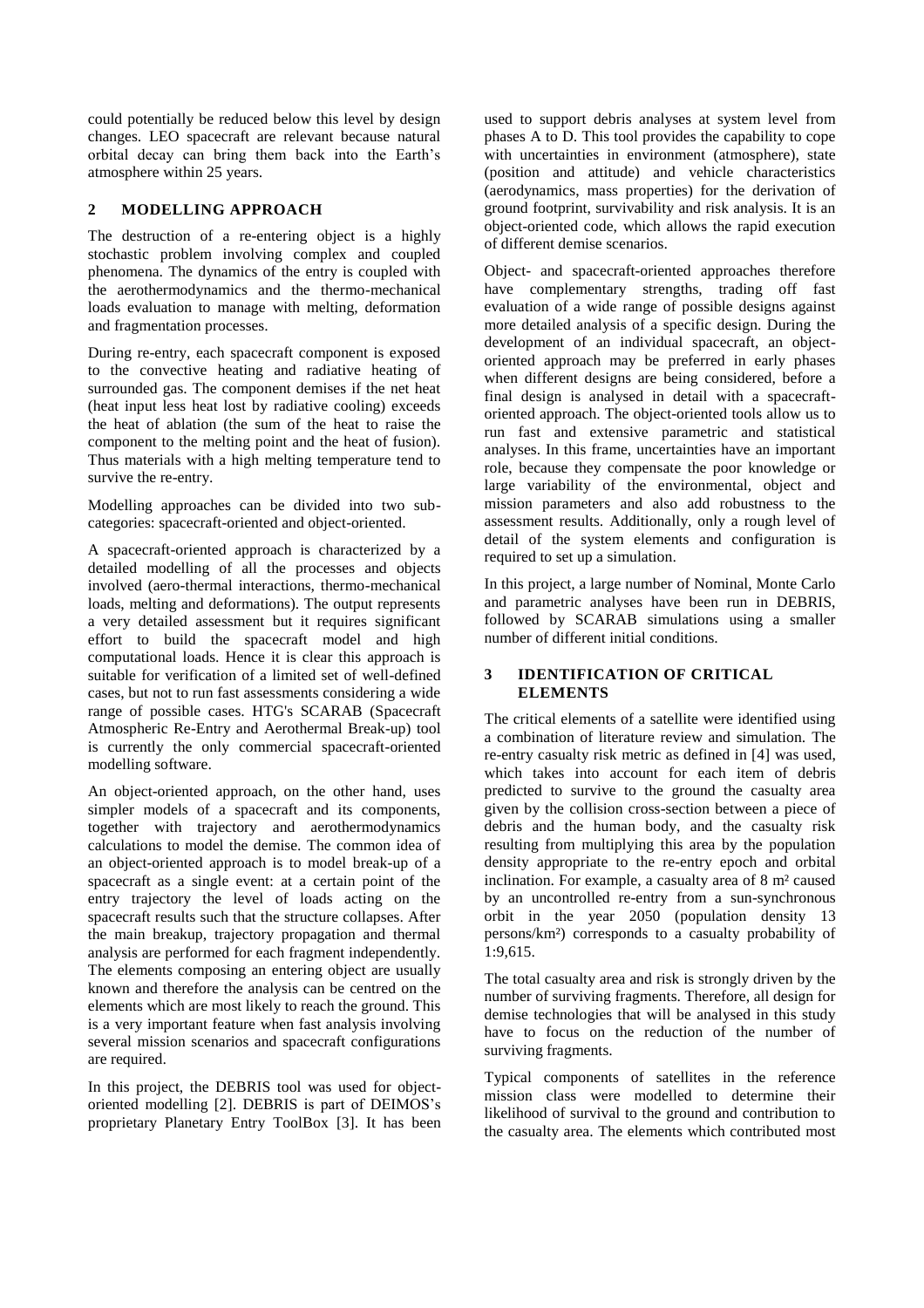to the casualty risk were found to be:

- Propellant tanks, which are usually made of titanium alloys
- Reaction wheels, specifically, the steel flywheels
- Optical benches
- Balance masses
- Magnetic torquers (specifically, iron cores)
- Other objects made of critical materials such as star tracker barrels and coolers.

The main factors which make an object critical include:

- The material it is made of: materials such as titanium, silicon carbide and steel, which have a high melting point and high heat capacity, are particularly difficult to demise.
- Its size and mass: large objects have more material to ablate and are more likely to survive.
- Whether it is located on the edge of the spacecraft or protected within the structure.

#### **4 IDENTIFICATION OF DESIGN FOR DEMISE TECHNIQUES**

The objective of this project is to identify design-fordemise techniques which are applicable to the critical elements identified above, to assess the benefits they will bring, to develop further the most promising techniques, and to validate them using detailed simulations. The process is therefore to come up with a large number of potentially useful techniques, and to shortlist them based on:

**Demisability**: How big a reduction in casualty area can be achieved?

**Applicability**: Can a technique be applied to many classes of satellites, or only a few?

**TRL**: How close is the technique to being used? How likely is it that it will be successfully developed?

**Development cost**: How expensive would it be to develop?

**Recurring cost**: How much will it increase the cost of a mission, considering parts and design effort?

**Systems impact and trade-offs**: Will a proposed technique lead to disadvantages such as a higher mass, lower reliability or shorter lifetime? Will big changes in satellite design be needed?

In this section, we list techniques and preliminarily assess the benefits they might provide in terms of the overall casualty area of a satellite, their potential use and applicability to different mission scenarios, and the impact that any such changes will have at systems level. Where appropriate this assessment uses results from DEBRIS simulations.

At top level, techniques can be categorised by whether they affect the entire spacecraft, or whether they are intended to reduce the risk from one specific subsystem or component. They can also be categorised by how they are intended to improve demisability:

**Minimise required heat**: Techniques which minimise the energy required for demise, including materials changes to use materials which are easier to demise, or minimising the mass of critical materials.

**Maximise available heat**: Techniques which increase the energy available to demise components, including changes to the shape and mass distribution of the spacecraft, which in turn can affect the ballistic coefficient or attitude during entry.

**Optimise heat transfer**: Techniques which make best use of the available energy to cause demise, for example using layering or open structures to get the heat in to the components which most need it.

**Minimise casualty area**: Techniques to reduce the total casualty area of a satellite, generally by ensuring that surviving debris lands as one piece not several.

#### **4.1 Systems-level techniques**

This section considers different techniques that could be performed at system level to reduce the overall casualty risk or encourage the demise of specific components.

**Putting critical components at the edge**: Moving the most difficult to demise components to regions of the satellite where they will encounter airflow from the start of entry means they will get the most effect of the available heat. DEBRIS simulations show that such techniques can make a difference to components on the edge of criticality such as MTQ, although they are not adequate for the most difficult to demise components: titanium fuel tanks do not demise even if they are fully exposed throughout entry.

**Stronger attachment of the solar arrays**: Causing the solar arrays to remain attached for longer changes the trajectory, as they act as aerodynamic drag devices. However, simulations show that changing the altitude at which the solar arrays break off has relatively little effect on the altitude where the spacecraft breaks up, and hence on component demise.

**Exploding the spacecraft or ejecting components**: It would be possible to separate components before reentry, potentially increasing demisability by maximising exposure. However, it would be necessary to carry out any active steps at end of life, potentially 25 years before re-entry, and so such an approach would create multiple pieces of debris for many years. This option is thus rejected as being likely to worsen the overall debris problem, as well as violating the space debris mitigation guidelines.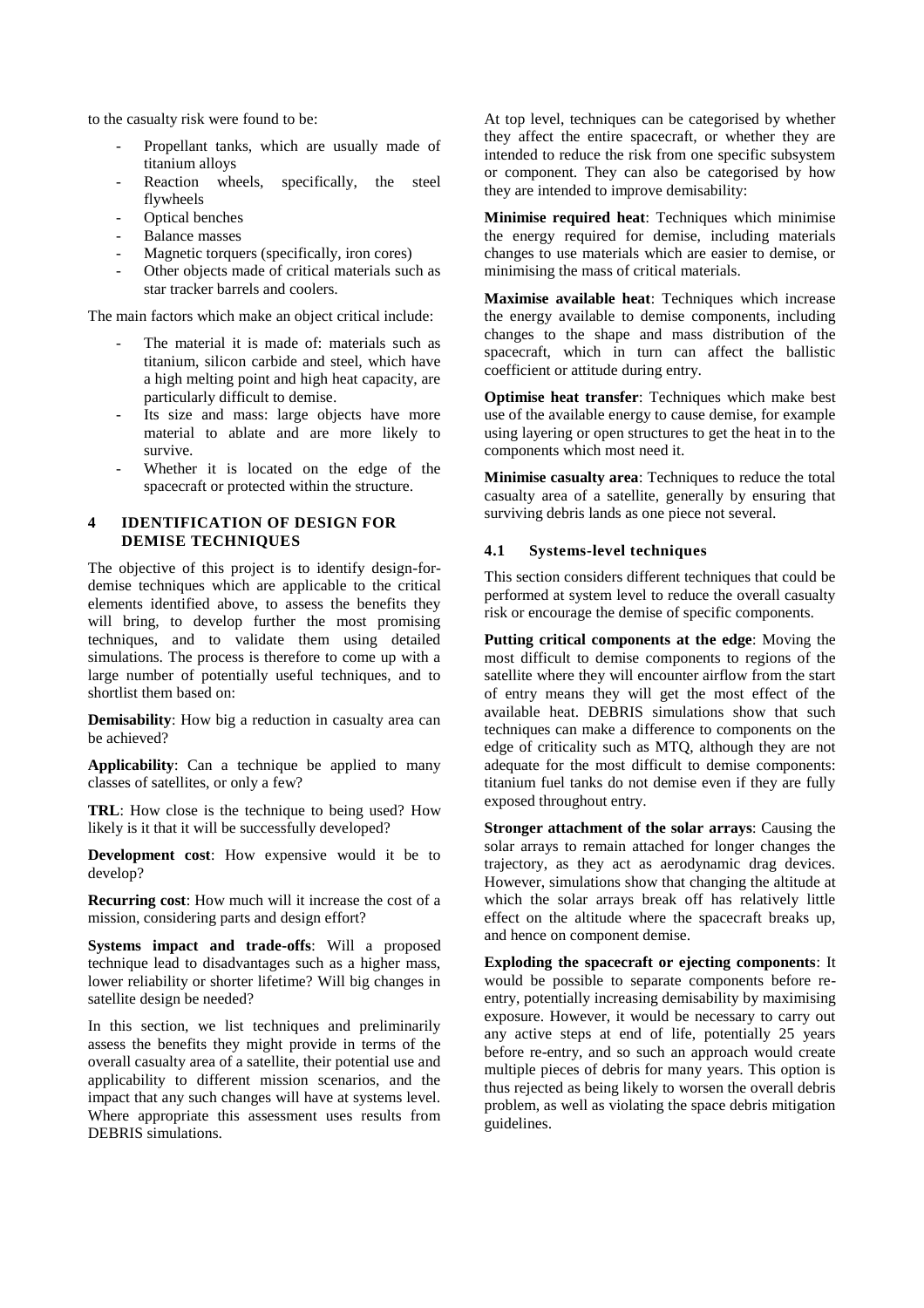**Promoting early breakup by weakening the structure**: Instead of actually breaking the satellite apart, it is possible to weaken the structure at end of life (or, indeed, earlier) by using explosive shape charges or thermal straps. However, such a development would require a large qualification effort to ensure that it would work successfully but not detonate too early. In general, satellite operators have indicated an unwillingness to have a "self-destruct" measure on board. Alternatively, weakening can be triggered by the entry itself, for example by using heat-activated frangibolts or thermal straps. These techniques are preferred as they cannot be triggered accidentally, though there are still concerns about reliability.

**Getting the airflow inside the satellite**: Openings in the outer structure can allow the hot air behind the hypersonic shock in to the spacecraft, promoting an earlier break-up and an earlier demise of the inner components. Among the solutions which can be considered are burst discs (circular bulkheads made of a demisable material such as aluminium), ram air devices, or using easily-separated outer panels. All of these are relatively straight-forward to implement, being inexpensive and having low impact at system level. The openings would all be underneath the multi-layer insulation to avoid causing problems with thermal regulation during life, but this is expected to be quickly removed very early in entry.

**Containment of debris**: Unlike other techniques, containment does not seek to encourage components to demise, but instead to reduce the total casualty area due to undemised components. For some satellites, the casualty requirement can be met if all the debris lands as one item rather than several separate ones. Although implementation would not be easy, as rearranging the components to keep the critical ones together will affect the mass properties and thermal engineering, doing so could significantly reduce the total casualty area.

## **4.2 Sub-systems-level techniques**

This section considers different techniques that could be performed at sub-system and component level to reduce the casualty risk due to that component of the spacecraft. Techniques are considered for different critical components separately.

**Propellant tanks**: Titanium tanks are essentially undemisable; only using a different material can reduce their contribution to casualty risk. Finding a demisable material which can survive the challenging chemical and pressure requirements is not simple. Various materials have been considered in the literature including steel and aluminium tanks, and composite overwrapped pressure vessels (COPV) which have a metal liner wrapped in carbon fibre containing materials. However, simulations suggest that neither steel tanks nor titanium or steel liners of COPV tanks demise, so the materials selection is limited. The most promising approach is changing to a more demisable material: aluminium-lined COPV tanks are currently being developed by Cobham, and tanks made from aluminium lithium alloy being studied by ESA.

**Reaction wheels**: The most promising options for reaction wheels is to replace the steel flywheel with a demisable material such as aluminium, either completely or at least partially (e.g. a steel structure and demisable counterweights). Changing the design of the wheels (radius, thickness or adding holes or spokes) could also be considered. Other ways to increase the exposure, such as locating the wheels at the outside of the spacecraft or removing the casing could make a marginal difference at best, while more radical solutions like using more, smaller wheels would have a significant systems-level effect, increasing the mass and making the AOCS more complex.

**Balance masses**: Depending on the constraints on the balance mass, the simplest approach is to use a demisable material such as aluminium rather than steel. However, being less dense this might take up too much space, and so an alternative option is to break up a single mass into multiple smaller masses held together with an easily demisable connection.

**Payload elements**: The payload of a satellite can be the most challenging for D4D, not least because payloads are highly variable between different missions, and because payloads often have some of the most challenging requirements, leading to them being made of some of the least demisable materials. Where it is possible to replace a critical material with a more benign one, this should be considered. Otherwise, containment of debris can be the best option, firstly ensuring that the entire payload lands as one item, and potentially also keeping it attached to other critical elements such as the tank.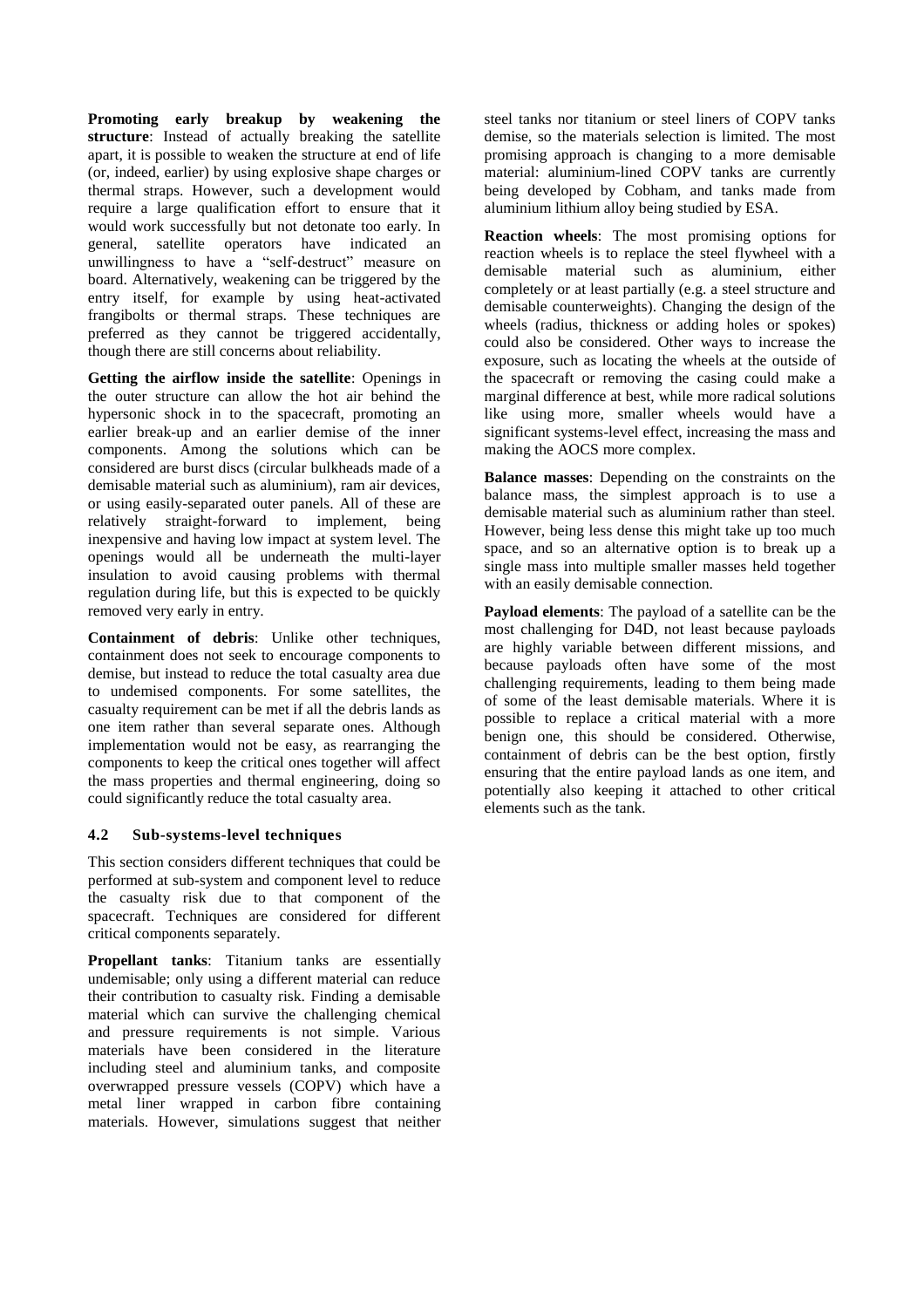#### **5 DETAILED DESIGN AND EVALUATION OF TECHNIQUES**

Detailed design, to the level of a Phase A assessment study, was done for the most promising D4D techniques, allowing us to assess the implementation from a multidisciplinary point of view, evaluating their impact at system level. Four of these techniques were selected for validation by applying them to a real mission, CarbonSat, initially through a Concurrent Engineering Facility study, followed by detailed design and modelling.

## **5.1 Containment tether**

The most successful technique applied to CarbonSat was a tether to contain the bipod "feet" together all the way to the ground [\[5\]](#page-5-4). These titanium feet are part of the isostatic mounting between CarbonSat's platform and payload "boxes", and are the biggest contributor to the casualty risk. Keeping them together during entry doesn't promote their demise, but reduces the on-ground risk by ensuring that they land as one object rather than 9 individual pieces.



*Figure 1. Tether concept as applied to CarbonSat*



*Figure 2. Tethered feet, payload not shown for clarity*

## **5.2 Break-out patches**

Break-out patches were designed into the side panels, aiming to expose components on the inside to the aerodynamic flow earlier, and thereby promote demise. For CarbonSat, the aim was particularly to target the reaction wheels. Various system impacts and challenges were recognised, such as the need for thermal, radiation and micrometeoroid and orbital debris protection, but solutions were found for all of them. The extra mass needed for protection was larger than the reduction from the panel material removed, leading to a mass penalty of 4.5 kg overall. However, the additional exposure does not reduce the casualty area; the same critical components all survive to the ground.



*Figure 3. CarbonSat design with break-out patches in three panels*

# **5.3 Closure panel-free design**

Taking the idea of opening up the satellite further, a design where entire closure panels were removed was considered. Although the systems impacts were generally larger from removing more of the panels, viable solutions were found to each of the challenges, requiring additional internal structure to prevent undesired vibrations as well as shielding for sensitive components. Unfortunately the extra exposure resulting from these changes was still found to be insufficient to demise any additional critical components.



*Figure 4. Closure panel-free CarbonSat design*